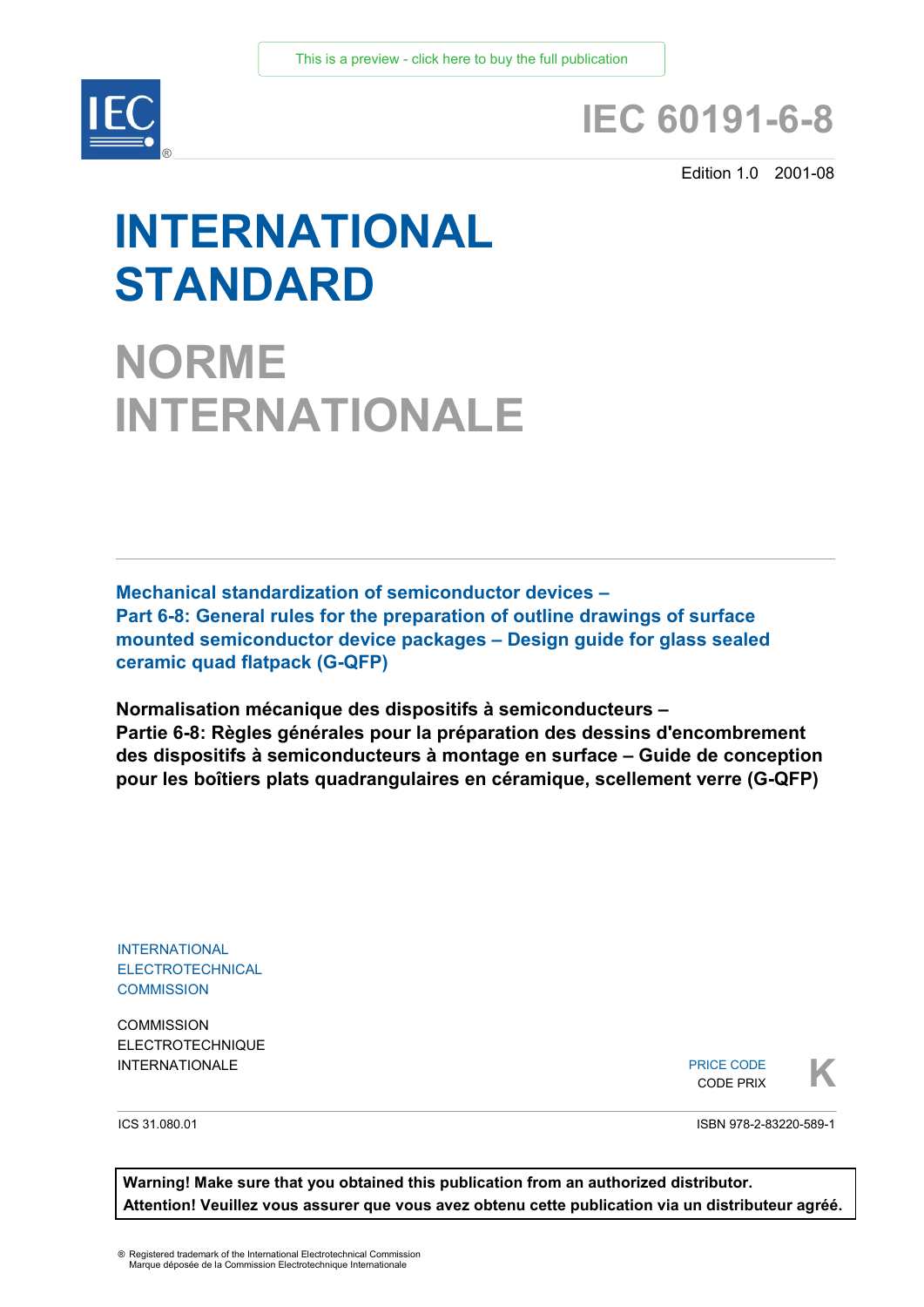## INTERNATIONAL ELECTROTECHNICAL COMMISSION \_\_\_\_\_\_\_\_\_\_\_\_

#### **MECHANICAL STANDARDIZATION OF SEMICONDUCTOR DEVICES –**

# **Part 6-8: General rules for the preparation of outline drawings of surface mounted semiconductor device packages – Design guide for glass sealed ceramic quad flatpack (G-QFP)**

#### FOREWORD

- 1) The IEC (International Electrotechnical Commission) is a worldwide organization for standardization comprising all national electrotechnical committees (IEC National Committees). The object of the IEC is to promote international co-operation on all questions concerning standardization in the electrical and electronic fields. To this end and in addition to other activities, the IEC publishes International Standards. Their preparation is entrusted to technical committees; any IEC National Committee interested in the subject dealt with may participate in this preparatory work. International, governmental and non-governmental organizations liaising with the IEC also participate in this preparation. The IEC collaborates closely with the International Organization for Standardization (ISO) in accordance with conditions determined by agreement between the two organizations.
- 2) The formal decisions or agreements of the IEC on technical matters express, as nearly as possible, an international consensus of opinion on the relevant subjects since each technical committee has representation from all interested National Committees.
- 3) The documents produced have the form of recommendations for international use and are published in the form of standards, technical specifications, technical reports or guides and they are accepted by the National Committees in that sense.
- 4) In order to promote international unification, IEC National Committees undertake to apply IEC International Standards transparently to the maximum extent possible in their national and regional standards. Any divergence between the IEC Standard and the corresponding national or regional standard shall be clearly indicated in the latter.
- 5) The IEC provides no marking procedure to indicate its approval and cannot be rendered responsible for any equipment declared to be in conformity with one of its standards.
- 6) Attention is drawn to the possibility that some of the elements of this International Standard may be the subject of patent rights. The IEC shall not be held responsible for identifying any or all such patent rights.

International Standard IEC 60191-6-8 has been prepared by subcommittee 47D: Mechanical standardization of semiconductor devices, of IEC technical committee 47: Semiconductor devices.

This bilingual version (2013-01) corresponds to the monolingual English version, published in 2001-08.

The text of this standard is based on the following documents:

| FDIS         | Report on voting |
|--------------|------------------|
| 47D/438/FDIS | 47D/456/RVD      |

Full information on the voting for the approval of this standard can be found in the report on voting indicated in the above table.

The French version of this standard has not been voted upon.

This publication has been drafted in accordance with the ISO/IEC Directives, Part 3.

The committee has decided that the contents of this publication will remain unchanged until 2005. At this date, the publication will be

- reconfirmed;
- withdrawn;
- replaced by a revised edition, or
- amended.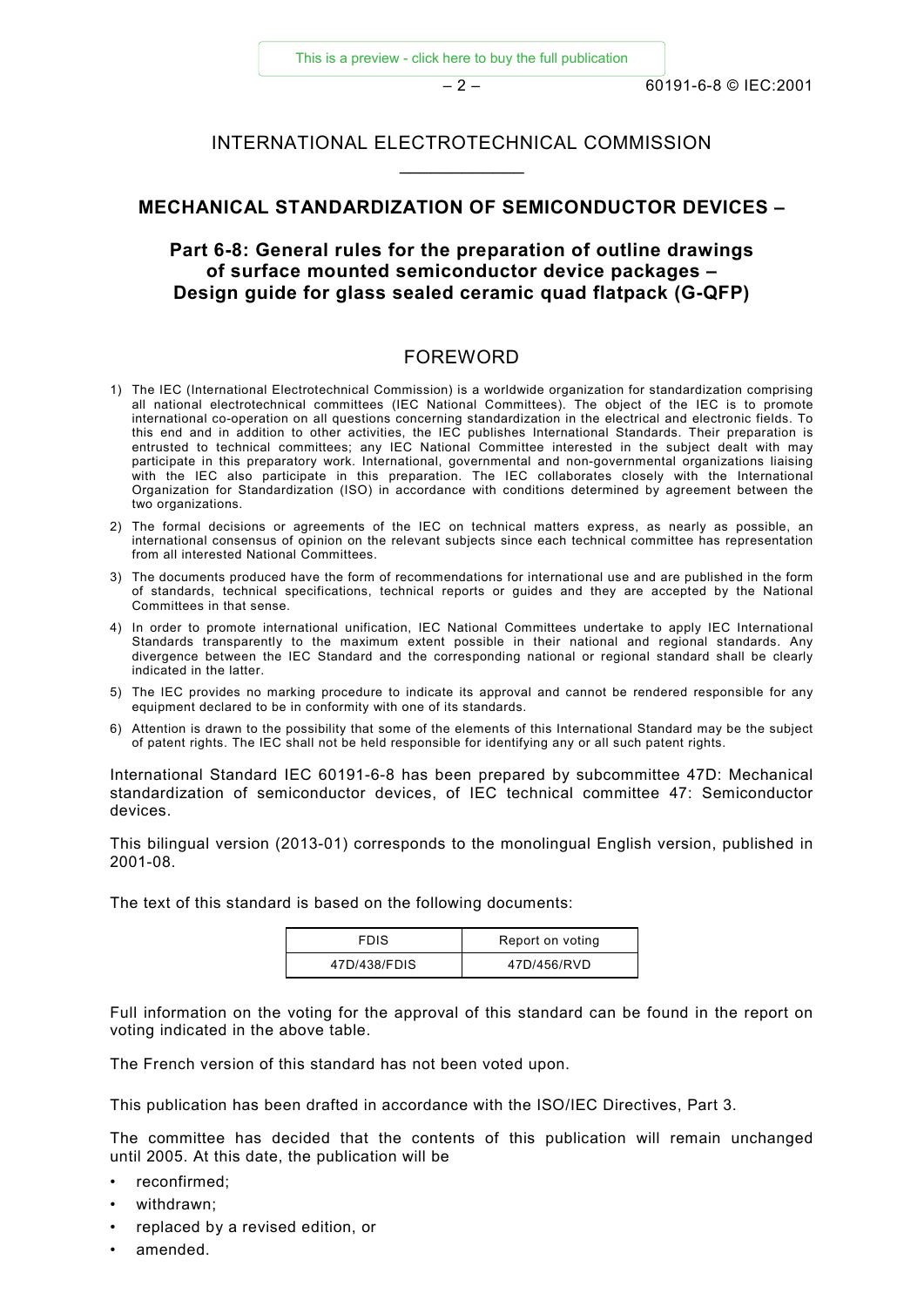# **MECHANICAL STANDARDIZATION OF SEMICONDUCTOR DEVICES –**

# **Part 6-8: General rules for the preparation of outline drawings of surface mounted semiconductor device packages – Design guide for glass sealed ceramic quad flatpack (G-QFP)**

#### **1 Scope and object**

This part of IEC 60191 provides the common outline drawings and dimensions for all types of structures and composed materials of glass sealed ceramic quad flatpack (hereinafter called G-QFP).

The object of this design guide is to standardize outlines and obtain interchangeability of G-QFP.

#### **2 Normative references**

The following normative documents contain provisions which, through reference in this text, constitute provisions of this part of IEC 60191. For dated references, subsequent amendments to, or revisions of, any of these publications do not apply. However, parties to agreements based on this part of IEC 60191 are encouraged to investigate the possibility of applying the most recent editions of the normative documents indicated below. For undated references, the latest edition of the normative document referred to applies. Members of IEC and ISO maintain registers of currently valid International Standards.

IEC 60191 (all parts), *Mechanical standardization of semiconductor devices*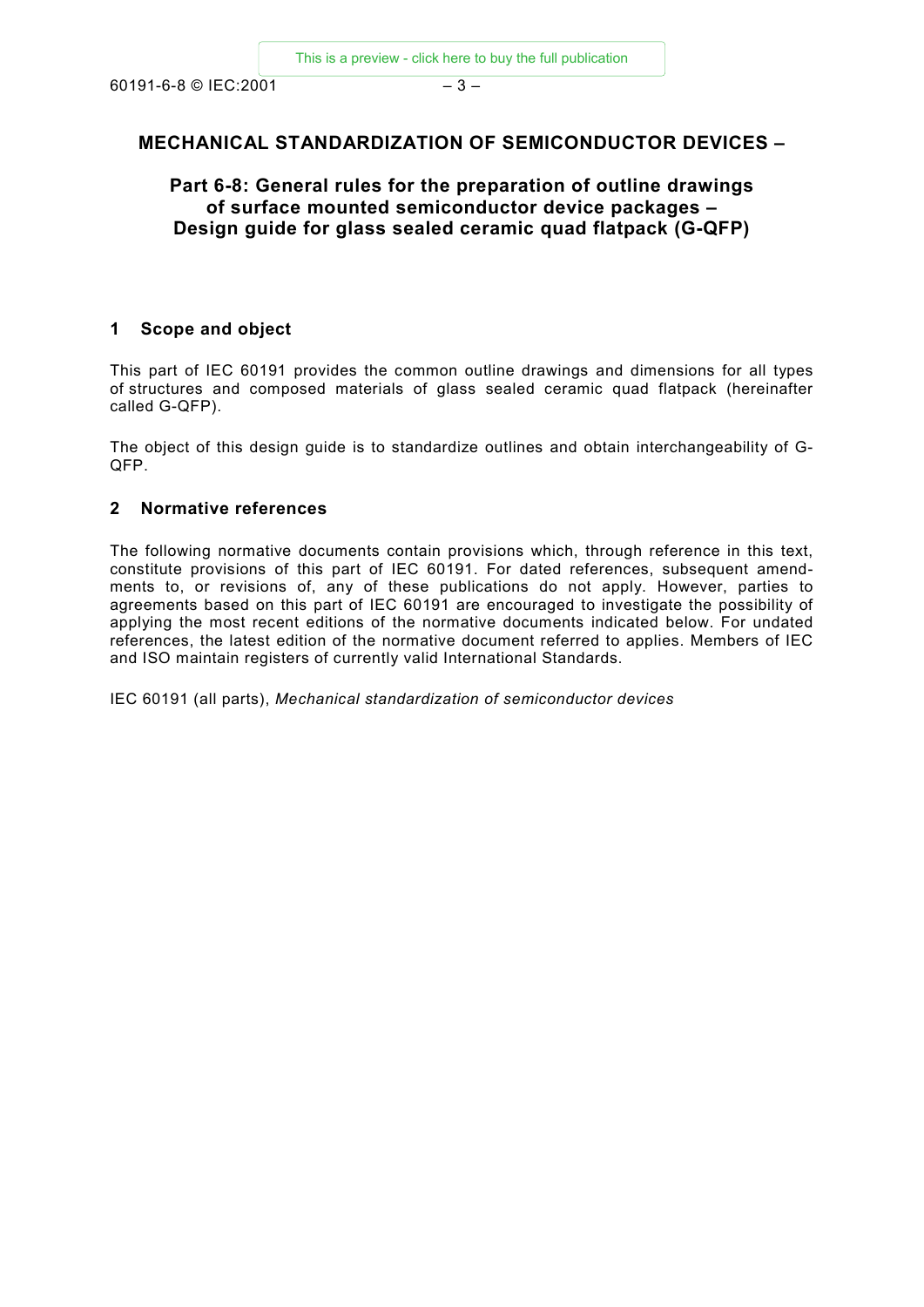[This is a preview - click here to buy the full publication](https://webstore.iec.ch/publication/1011&preview=1)

– 12 – 60191-6-8 © CEI:2001

# COMMISSION ÉLECTROTECHNIQUE INTERNATIONALE \_\_\_\_\_\_\_\_\_\_\_\_

# **NORMALISATION MÉCANIQUE DES DISPOSITIFS À SEMICONDUCTEURS –**

## **Partie 6-8: Règles générales pour la préparation des dessins d'encombrement des dispositifs à semiconducteurs à montage en surface – Guide de conception pour les boîtiers plats quadrangulaires en céramique, scellement verre (G-QFP)**

#### AVANT-PROPOS

- 1) La Commission Electrotechnique Internationale (CEI) est une organisation mondiale de normalisation composée de l'ensemble des comités électrotechniques nationaux (Comités nationaux de la CEI). La CEI a pour objet de favoriser la coopération internationale pour toutes les questions de normalisation dans les domaines de l'électricité et de l'électronique. A cet effet, la CEI – entre autres activités – publie des Normes internationales, des Spécifications techniques, des Rapports techniques, des Spécifications accessibles au public (PAS) et des Guides (ci-après dénommés "Publication(s) de la CEI"). Leur élaboration est confiée à des comités d'études, aux travaux desquels tout Comité national intéressé par le sujet traité peut participer. Les organisations internationales, gouvernementales et non gouvernementales, en liaison avec la CEI, participent également aux travaux. La CEI collabore étroitement avec l'Organisation Internationale de Normalisation (ISO), selon des conditions fixées par accord entre les deux organisations.
- 2) Les décisions ou accords officiels de la CEI concernant les questions techniques représentent, dans la mesure du possible, un accord international sur les sujets étudiés, étant donné que les Comités nationaux de la CEI intéressés sont représentés dans chaque comité d'études.
- 3) Les Publications de la CEI se présentent sous la forme de recommandations internationales et sont agréées comme telles par les Comités nationaux de la CEI. Tous les efforts raisonnables sont entrepris afin que la CEI s'assure de l'exactitude du contenu technique de ses publications; la CEI ne peut pas être tenue responsable de l'éventuelle mauvaise utilisation ou interprétation qui en est faite par un quelconque utilisateur final.
- 4) Dans le but d'encourager l'uniformité internationale, les Comités nationaux de la CEI s'engagent, dans toute la mesure possible, à appliquer de façon transparente les Publications de la CEI dans leurs publications nationales et régionales. Toutes divergences entre toutes Publications de la CEI et toutes publications nationales ou régionales correspondantes doivent être indiquées en termes clairs dans ces dernières.
- 5) La CEI n'a prévu aucune procédure de marquage valant indication d'approbation et n'engage pas sa responsabilité pour les équipements déclarés conformes à une de ses Publications.
- 6) L'attention est attirée sur le fait que certains des éléments de la présente Publication de la CEI peuvent faire l'objet de droits de propriété intellectuelle ou de droits analogues. La CEI ne saurait être tenue pour responsable de ne pas avoir identifié de tels droits de propriété et de ne pas avoir signalé leur existence.

La Norme internationale CEI 60191-6-8 a été établie par le sous-comité 47D: Normalisation mécanique des dispositifs à semiconducteurs, du comité d'études 47 de la CEI: Dispositifs à semiconducteurs.

La présente version bilingue (2013-01) correspond à la version anglaise monolingue publiée en 2001-08.

Le texte anglais de cette norme est issu des documents 47D/438/FDIS et 47D/456/RVD.

Le rapport de vote 47D/456/RVD donne toute information sur le vote ayant abouti à l'approbation de cette norme.

La version française n'a pas été soumise au vote.

Cette publication a été rédigée selon les Directives ISO/CEI, Partie 3.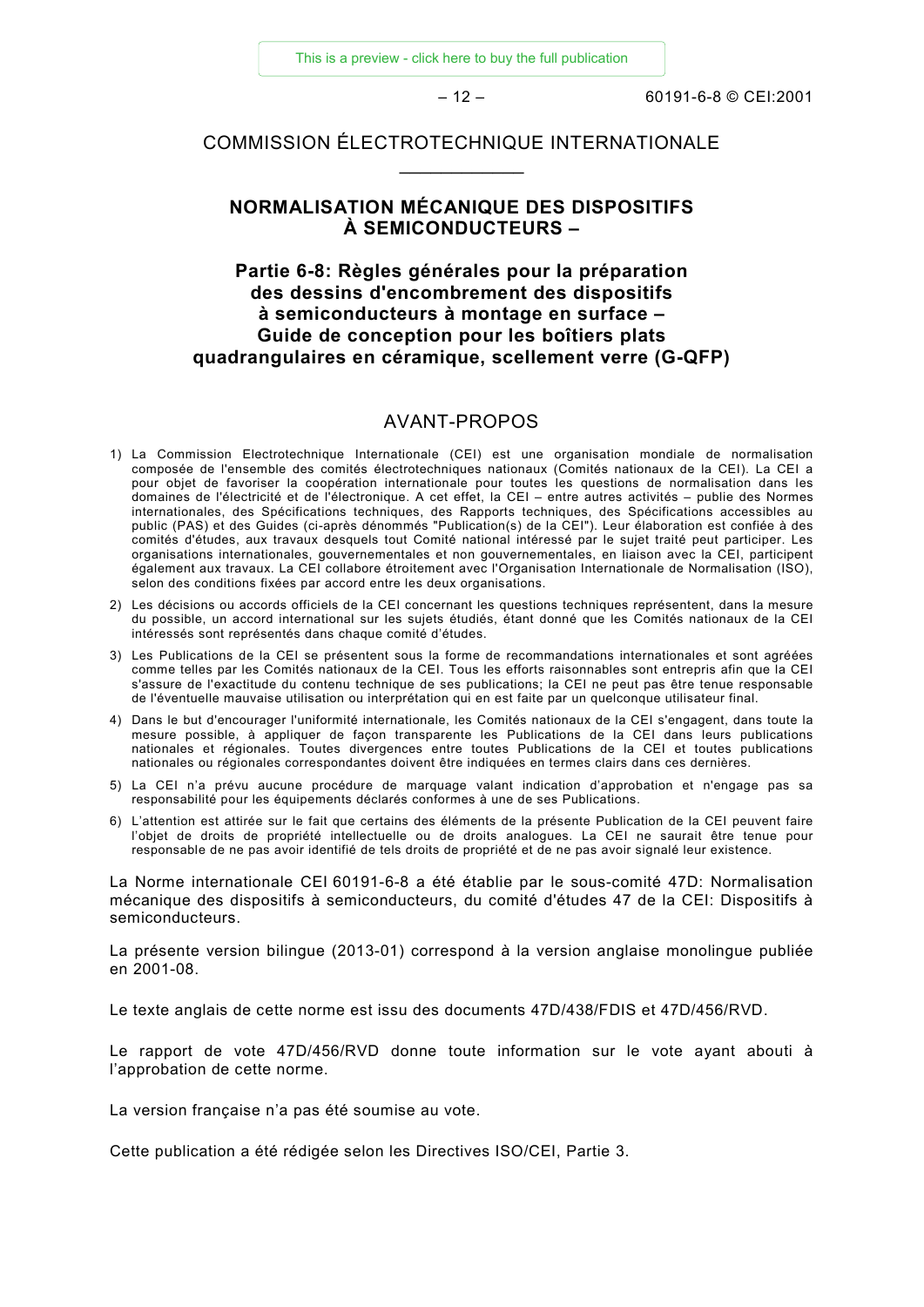60191-6-8 © CEI:2001 - 13 -

Le comité a décidé que le contenu de la présente publication ne sera pas modifié avant 2005. A cette date, la publication sera

- reconduite;
- supprimée;
- remplacée par une édition révisée, ou
- amendée.